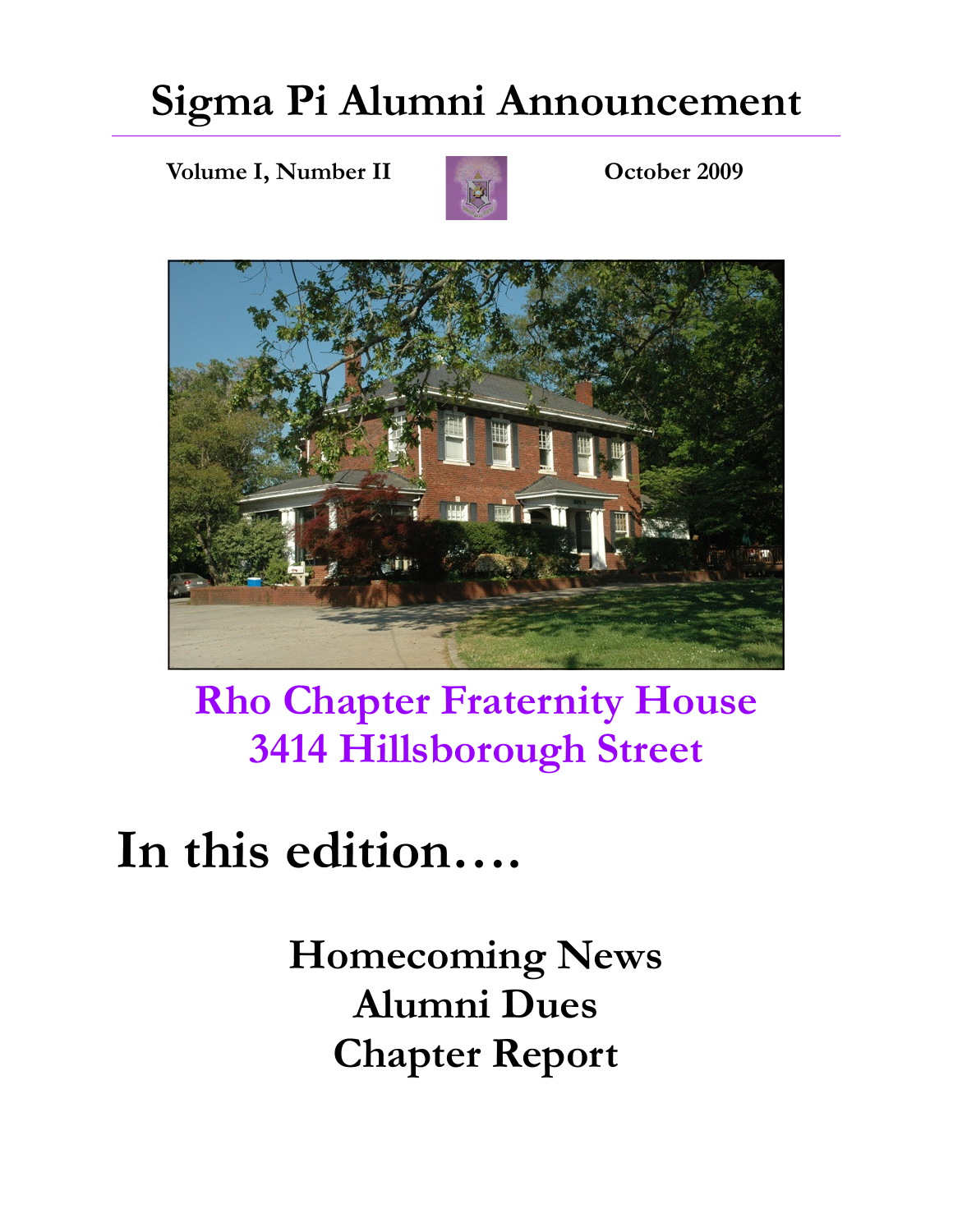# **HOMECOMING 2009**

#### **Alumni Association Homecoming Event!**

We hope that you have all enjoyed receiving and reading the first Rho Chapter Alumni Newsletter that was sent electronically to you in July. Your Board members are all very excited about the recent resurgence of Rho and the opportunities the active brotherhood now have to become the leading social fraternity at NC State!

As the active brothers move back into their new home on Hillsborough Street, and as we all anticipate a great Wolfpack football season, it's time to begin thinking of rejuvenating the Rho Chapter Alumni Homecoming event.

Your Alumni Board continues to meet frequently in person and by conference call. We have now turned our attention to planning a social for all of our alumni on Friday evening, November 6th, at Rho's new home at 3414 Hillsborough Street. We greatly encourage all Sigma Pi Alumni to attend this event, see your old friends, meet the new actives, and tour our new home. On the following day, NC State Wolfpack will take on the Maryland Terrapins at Carter-Finley Stadium.

The Friday evening social will be held from  $8 - 11$  p.m. at the chapter house. Due to the university's rules for fraternities and sororities, the social will be BYOB, and our new pledges will be helping and acting as bartenders. The Alumni Association will provide mixers and light appetizers. Dress will be "business-casual" so everyone can relax and have a great time. Music entertainment, targeted to us older folks, will be provided. Leave your hip-hop or rap attire at home!

As our active brothers have moved into their new home, we want to replenish a lot of the old memorabilia that have been taken for safe keeping or simply lost over the years. Ours is a large house, and a lot of walls need decorating. If you have composite pictures from years past, old pledge class paddles, scrap books, award plaques, or any other items that would help restore our history and add to the ambiance of our new digs, please bring those items with you. A prize will be given for the best useable item brought! In addition, the house still needs furniture. If you have useable furniture, rugs, lamps, or other items that you would like to bring and donate, please contact the current Sage, Peter Barnes, at plbarnes@ncsu.edu, to make sure such items would be useable.

We hope that all of our Rho Chapter alumni will plan to attend this event. As we have 46 active brothers, a tremendous fall pledge class of 14, and anticipate a great many alumni and their spouses to attend our Homecoming, we should have a terrific alumni social event. We do ask that you RSVP by email to Tommy Rodwell at tommy.rodwell@gmail.com so that we will have an idea of the number of alumni to expect, and so that we may have name badges ready. **There is no charge to attend!** A prize will be awarded to the alumnus traveling from the furthest destination!

#### (**Homcoming continued)**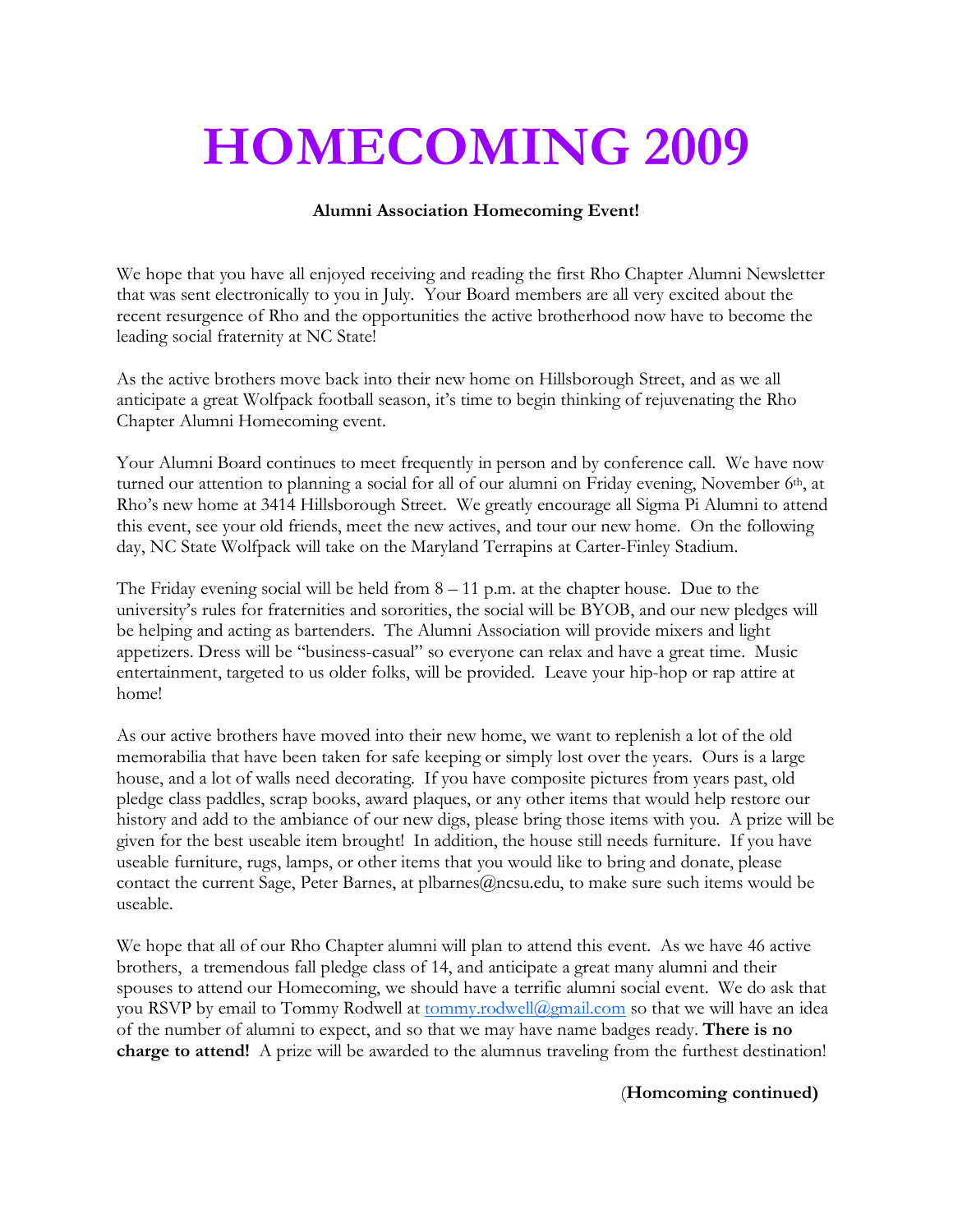## **HOMECOMING 2009**

As we are trying hard to make sure all of our alumni receive our newsletter and other information from the Sigma Pi Rho Chapter Alumni Association, we ask all alumni brothers to make sure your old friends at Sigma Pi are receiving the information we are sending. Please pass this newsletter along to your friends in the fraternity in the event we do not have their current e-mail addresses on file in our database. We have purposefully chosen our initial alumni directors to cover the decades since the 1950's, in order to try to contact all of our alumni.

The following are our current Alumni Board members with their contact information:

Brent Brewbaker, President, ncsubrew@aol.com Dan Ingram, Vice President, ingramdan@nc.rr.com Chris Albers, Treasurer, chris.albers@pgnmail.com Charlie Gardner, Secretary, mudcat48@embarqmail.com Tommy Rodwell, Director, tommy.rodwell@gmail.com Grady Sykes, Director, gsykes@nc.rr.com Jack Daniels, Director, danielsj@aatcc.org

Please contact any of them with questions regarding Homecoming or anything to do regarding our reactivated Alumni Association.

Finally, we ask that all of our Rho Chapter Alumni please join the Sigma Pi Rho Chapter Alumni Association. Without a strong base initially, it will be tough to fully support the strong work of the actives.

To facilitate the successful revitalization of the Sigma Pi Alumni Association, it is necessary to re-institute the longstanding tradition of Alumni Dues. Some activities dues will be used for, among other things, include: establishing a comprehensive online Alumni Directory of members, hosting an annual Founder's Day event, and hosting an annual Homecoming event. Dues are very reasonable, and are assigned on the following schedule:

General Alumni Dues (any alumnus more than 4 years removed from undergraduate): \$50.00/year

First year as Alumnus (year following graduation): \$0.00/year

Second through Fourth years as Alumnus: \$25.00/year

Alumni dues will be based on the calendar year, and with great things already happening this year (Homecoming, football tailgates, etc.) we ask you to join right now and help us grow. A strong base of Sigma Pi's can really help both the Chapter and the Alumni Association in the quest to become the best organization at NC State. The alumni dues payment form can be found at the end of this newsletter.

The Alumni Association is in the process of finalizing other procedural items, including lifetime memberships and other benefits of active participation. More information will follow.

We welcome all Alumni of Sigma Pi to join the Alumni Association. Please remit the form at the end of this newsletter with payment as soon as possible to get started today!

We look forward to seeing you soon!